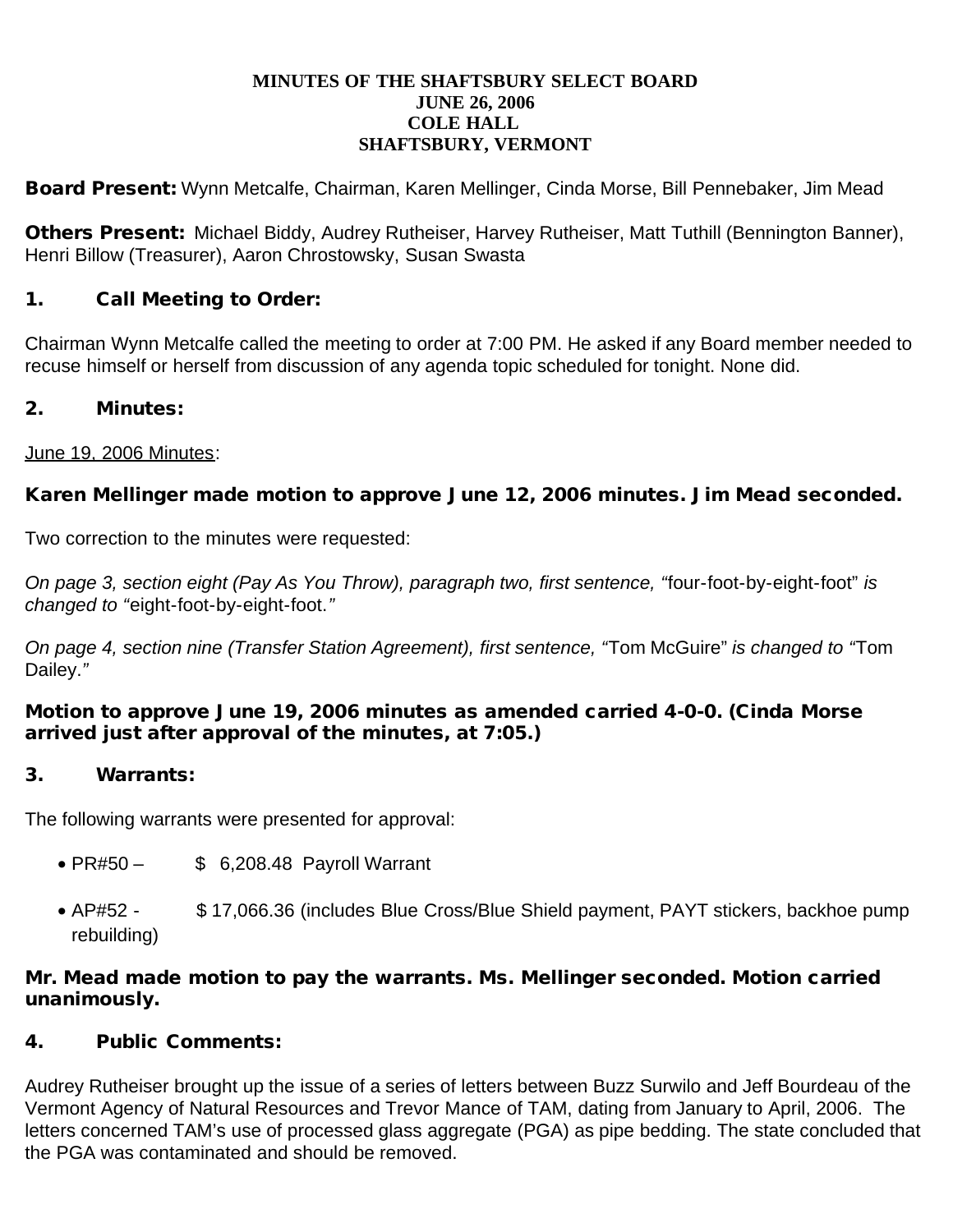Ms. Rutheiser noted that a copy of the January 31 letter from the state had been sent to the Select Board, and asked why the Board had never followed up on this matter. She is concerned about possible damage caused by contaminated glass and feels that Mr. Mance has a history of doing things without first getting permission. Chairman Metcalfe stated that the matter was up to the state to follow up on, not the Board.

Harvey Rutheiser asked if the Board considers this to be a matter of concern. Chairman Metcalfe replied that the Board was not prepared to go into it in depth tonight, but would be happy to put it on the next agenda and review the available information so as to be prepared for discussion. He is not disputing that the Board did or did not receive the letter, but said it is the first time he has seen it. Mr. Chrostowsky will make copies of the letters for Board members.

Ms. Morse noted that the Board often gets letters that are meant for informational purposes only, and does not jump in to act if it is someone else's responsibility to do so. She said that is not necessarily the case here, but it does happen.

## 5. Treasurer's Report:

Town Treasurer Henri Billow presented her report to the Board. With the budget at 95%, there is a \$70,342 fund balance. About \$30,000 should remain after all payments are made. The Board approved Ms. Billow's recommendation that a \$156,971 CD be renewed for 31 days.

There was a discussion of the proposed landfill closure loan, and whether it made more sense to ask the town's permission to borrow \$100,000 or \$150,000, as has been warned for the upcoming special meeting. Even though all funds should be received from the state by August, in which case only \$100,000 should be required, it was decided to go ahead and ask permission to borrow up to \$150,000. A process this large and complex might go over budget, but if it does not, the Board need only borrow as much of the approved \$150,000 as necessary. Board members and Ms. Billow decided that a five-year bank loan, renewable for another five years, would be preferable to a bond. Chittenden bank will offer a five-year loan at 5% interest.

Ms. Billow asked the Board to approve a \$400,000 line of credit tax anticipation note, beginning July 5 and due November 10, at 3.95%. This amount is higher than last year because there are several big projects coming up before taxes are due.

Ms. Rutheiser asked why the town does not collect taxes twice a year so that borrowing is not necessary, and was told that a second tax collection process would cost more than the loan interest.

#### Ms. Morse made motion to approve a \$400,000 tax anticipation note at 3.95% interest. Ms. Mellinger seconded. Motion carried 5-0-0.

Chairman Metcalfe asked the Board to consider prepaying Dailey's for blacktopping so that next year's blacktopping finds could be used for other purposes, notably landfill closure. Ms. Billow stated that technically this cannot be done, because excess funds are supposed to go toward next year's taxes. Chairman Metcalfe asked Mr. Chrostowsky to check with Vermont Secretary of State Deb Markowitz to see it this can be done.

Ms. Mellinger said that it may require a special vote asking townspeople to apply the budget excess to the landfill rather than taxes. All Board members agreed that excess funds should apply to landfill closure if possible. Ms. Morse thanked Ms. Billow and Mr. Chrostowsky, as well as department heads, for good money management.

# 6. Special Town Meeting: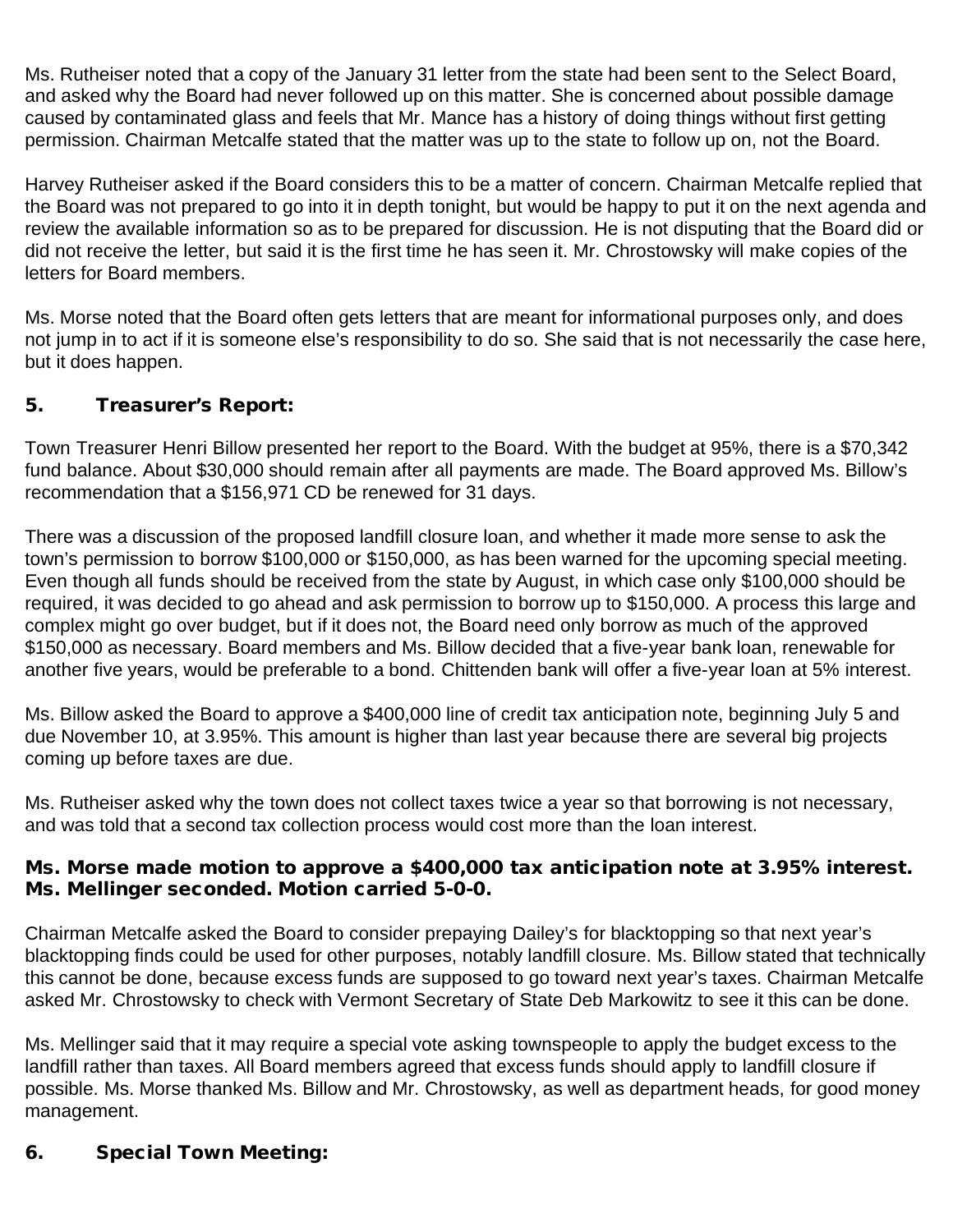Chairman Metcalfe asked Board members if they want to go ahead with the request for approval of a fiveyear loan of up to \$150,000, as warned. All agreed on this amount.

## 7. Transfer Station Agreement:

Chairman Metcalfe stated that the final draft of the transfer station agreement is ready for Board approval. One change has been made, requiring the contractor to weigh the collection vehicle when entering and again when leaving the facility.

#### Ms. Morse made motion to sign the transfer station agreement with TAM. Ms. Mellinger seconded.

Ms. Mellinger asked about the portable toilet at the landfill. Mr. Mance will continue to provide this service. It will cost \$35 to pump every several months, and Mr. Chrostowsky said that Mr. Mance will send the town the bill for this if he thinks to do so at the time of pumping.

## Motion carried 5-0-0.

## 8. Landfill Closure:

Mr. Chrostowsky reported that town attorney Rob Woolmington has looked at the landfill closure contract with Rifenburg has made a few changes and comments, and has concluded that it is a good contract. They hope to get it resolved this week.

Mr. Chrostowsky stated that he had received a quote from Agresource, Inc. for compost from the Cambridge sewage plant. It would be \$12 per cubic yard for screened compost, \$9 for unscreened, not including delivery. Chairman Metcalfe asked him to follow up on this to get prices for Bennington compost, which would be cheaper to transport.

# 9. Pay As You Throw (PAYT):

Mr. Chrostowsky reported that Joe Bamford, former town manager of Dorset, has been hired as the PAYT attendant at \$10 per hour. He will start tomorrow. Gus Fagerholm has been hired at minimum wage to hand out access stickers at the landfill starting July 6, and Barbara Buxbaum has been hired at minimum wage to hand out stickers at Cole Hall.

Ms. Mellinger stated that North Bennington Variety has agreed to sell PAYT stickers for \$1.25, charging the extra .25 per sticker to cover their costs, the same as Paulin's and Shaftsbury Country Store.

Mr. Chrostowsky said that the shed for the attendant has been ordered and will arrive in two to three weeks. The town Web site has been updated with PAYT information, and the informational flyer has been printed.

Chairman Metcalfe asked Ms. Mellinger if the Solid Waste Committee would put up different sized bags for display, and she agreed that some members would go to the landfill to put up bags. They could be placed on the side of the building and/or the recycling shed. Mr. Mead will put up posters. The flyer will be enlarged and laminated to make posters.

Board members discussed the planned location of the trash truck to the right after entering the facility, all the way up at the end. The shed will be placed at the end of the large metal building.